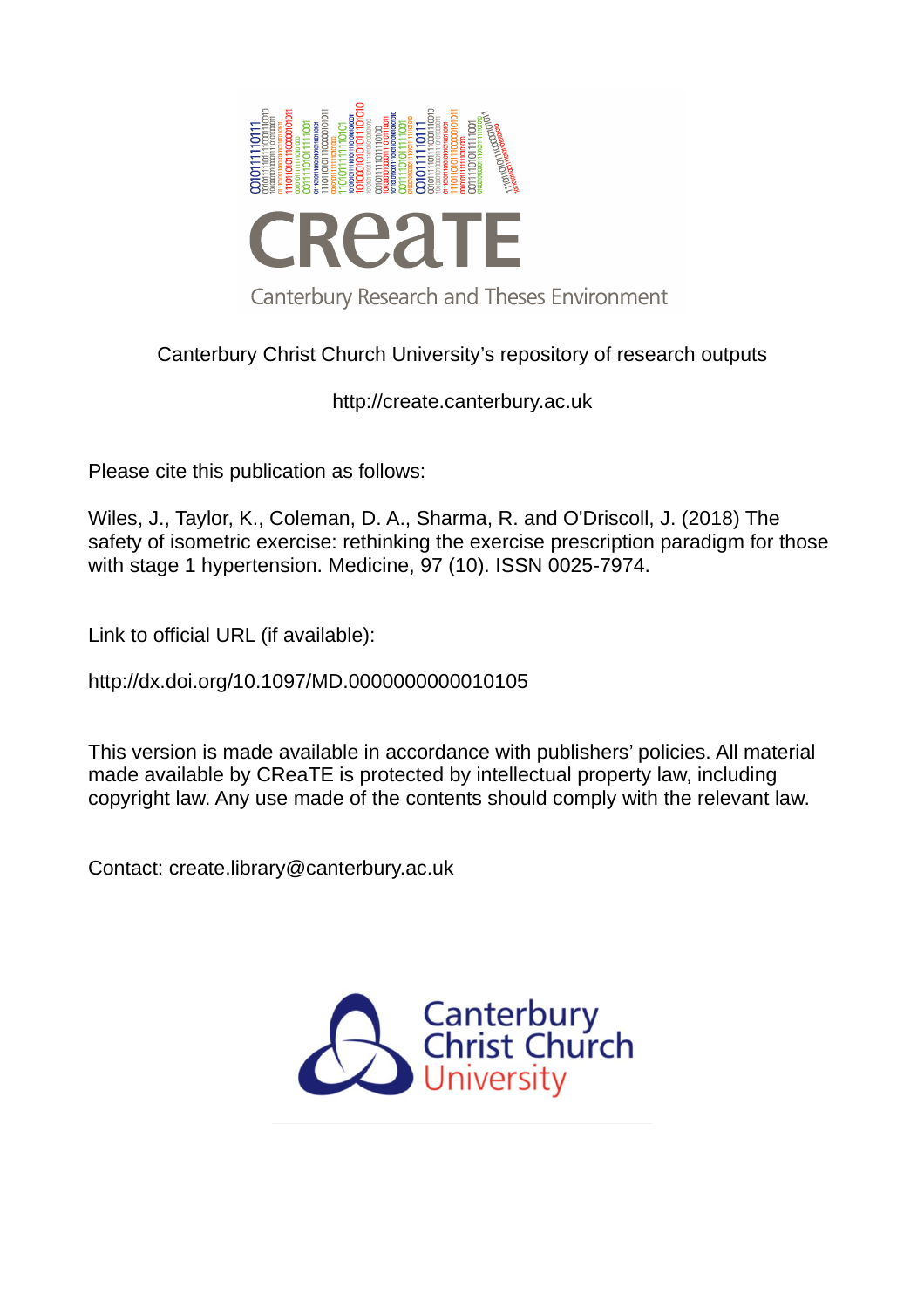

# The safety of isometric exercise

# Rethinking the exercise prescription paradigm for those with stage 1 hypertension

Jonathan D. Wiles, PhD<sup>a,\*</sup>, Katrina Taylor, PhD<sup>a</sup>, Damian Coleman, PhD<sup>a</sup>, Rajan Sharma, MD<sup>b</sup>, Jamie M. O'Driscoll, PhD<sup>a</sup>

# Abstract

Few studies have investigated the relative safety of prescribing isometric exercise (IE) to reduce resting blood pressure (BP). This study aimed to ascertain the safety of the hemodynamic response during an IE wall squat protocol.

Twenty-six hypertensive (BP of 120–139 mm Hg systolic and/or 80–90 mm Hg diastolic) males (45 $\pm$ 8 years; 1.78 $\pm$ 0.07 m; 89.7 ±12.3 kg; mean±SD), visited the laboratory on 2 separate occasions. Heart rate (HR) and BP were measured at rest and continuously throughout exercise. In visit 1, participants completed a continuous incremental isometric wall squat exercise test, starting at 135° of knee flexion, decreasing by 10° every 2 minutes until 95° (final stage). Exercise was terminated upon completion of the test or volitional fatigue. The relationship between knee joint angle and mean HR was used to calculate the participant-specific knee joint angle required to elicit a target HR of 95% HR<sub>peak</sub>. This angle was used to determine exercise intensity for a wall squat training session consisting of  $4 \times 2$  minute bouts (visit 2).

Systolic BPs during the exercise test and training were  $173\pm21$  mm Hg and  $171\pm19$  mm Hg, respectively,  $(P > .05)$  and were positively related ( $r=0.73$ , P < .05) with ratio limits of agreement (LoA) of 0.995  $\times/$  1.077. Diastolic BPs were 116 + 14 mm Hg and 113 $\pm$ 11 mm Hg, respectively, (P > .05) and were positively related (r = 0.42, P < .05) with ratio LoA of 0.99  $\times$ / $\div$  1.107. No participant recorded a systolic BP > 250 mm Hg. Diastolic BP values > 115 mm Hg were recorded in 12 participants during the incremental test and 6 participants during the training session. Peak rate pressure product was 20681 $\pm$ 3911 mm Hg bpm during the IE test and was lower (18074 $\pm$ 3209 mm Hg bpm) during the IE session ( $P = .002$ ). No adverse effects were reported.

Based on the current ACSM guidelines for aerobic exercise termination, systolic BP does not reach the upper limit during IE in this population. Diastolic BP exceeds 115 mm Hg in some during the IE protocol, which may suggest the need to individualise IE training prescription in some with suboptimal BP control. Future research is required to ascertain if IE requires modified BP termination guidelines.

**Abbreviations:**  $BP =$  blood pressure,  $CVD =$  cardiovascular disease,  $dBP =$  diastolic blood pressure,  $HR =$  heart rate,  $IE =$ isometric exercise, IET = isomeric exercise training, IWSE = isometric wall squat exercise, LoA = limits of agreement, mBP = mean blood pressure,  $MVO<sub>2</sub>$  = myocardial oxygen demand, RPP = rate pressure product,  $SBP$  = systolic blood pressure, TFM = task force monitor.

Keywords: exercise training, incremental test, isometric, squat, static

# 1. Introduction

The concept of performing regular moderate to vigorous intensity exercise for cardiovascular health has traditionally tended to take the form of aerobic exercise such as walking, jogging, cycling, or

Received: 6 November 2017 / Received in final form: 15 February 2018 / Accepted: 16 February 2018

<http://dx.doi.org/10.1097/MD.0000000000010105>

swimming. More recently, dynamic resistance exercise has been promoted in combination with aerobic training with the primary aim of maintaining/improving muscular fitness.[\[1\]](#page-7-0) Exercise recommendations for those with controlled hypertension and no other overt cardiovascular disease or renal complications remain essentially the same. $[2,3]$  However, some argue that resistance exercise in hypertensive populations should be avoided, since the blood pressure (BP) response may exceed safe limits.<sup>[\[4\]](#page-7-0)</sup> Currently, there are no definitive position statement guidelines for the use of isometric exercise (IE), a specific form of resistance training, in relation to any adult population.

However, a growing body of evidence clearly demonstrates that isometric exercise training (IET) is capable of lowering resting  $BP^{[5-7]}$  equally in both normotensive males and females<sup>[\[8\]](#page-7-0)</sup> and also in those with suboptimal BP.<sup>[\[9\]](#page-7-0)</sup> Indeed, in a recent metaanalysis $^{[10]}$  $^{[10]}$  $^{[10]}$  IET produced greater reductions in systolic and diastolic BP (10.9 mm Hg and 6.2 mm Hg, respectively) compared to aerobic and dynamic resistance exercise training (3.5 and 1.8 mm Hg in systolic BP and 2.5 and 3.2 mm Hg in diastolic BP, respectively; with no significant differences between these individually or when performed in combination upon resting BP). This capacity for IET to lower resting BP to a greater extent than other modes of exercise training has subsequently

Editor: Antonino Bianco.

The authors have no conflicts of interest to disclose.

<sup>&</sup>lt;sup>a</sup> Section of Sport & Exercise Sciences, School of Human and Life Sciences, Canterbury Christ Church University, <sup>b</sup> Department of Cardiology, St George's Healthcare NHS Trust, London, UK.

<sup>∗</sup> Correspondence: Jonathan D. Wiles, Canterbury Christ Church University, North Holmes Road, Canterbury, CT1 1QU, UK

<sup>(</sup>e-mail: [jim.wiles@canterbury.ac.uk\).](mailto:jim.wiles@canterbury.ac.uk).)

Copyright © 2018 the Author(s). Published by Wolters Kluwer Health, Inc. This is an open access article distributed under the terms of the Creative Commons Attribution-NonCommercial-ShareAlike 4.0 License, which allows others to remix, tweak, and build upon the work non-commercially, as long as the author is credited and the new creations are licensed under the identical terms.

Medicine (2018) 97:10(e0105)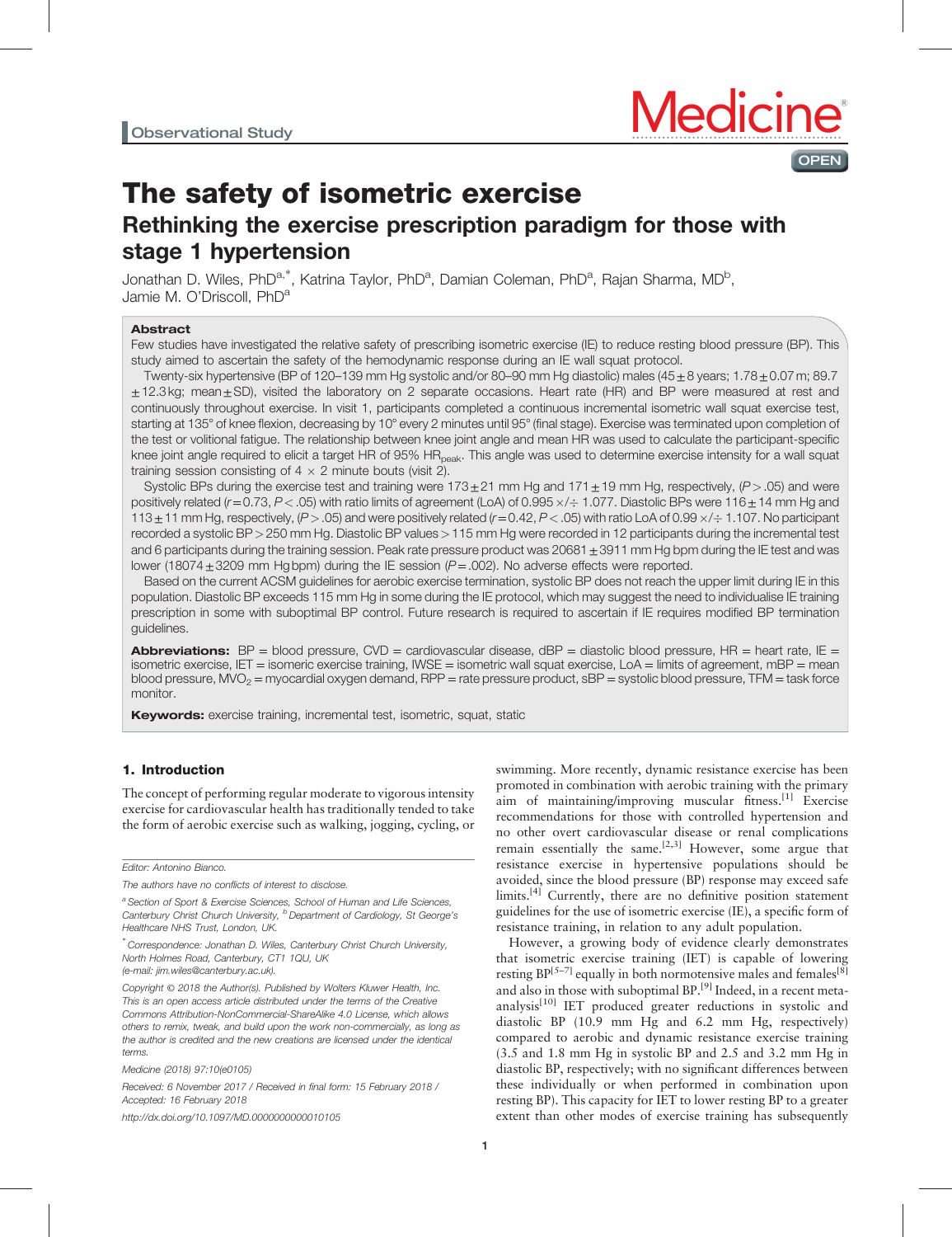been reaffirmed by Inder et al.<sup>[\[11\]](#page-7-0)</sup> To contextualise these findings, a 10 mm Hg and 5 mm Hg reduction in systolic BP and diastolic BP, respectively, is associated with a 40% lower risk of stroke mortality and 30% lower risk of mortality from ischaemic heart disease or other vascular causes[.\[12\]](#page-7-0)

Additionally, IET has long been shown to be comparable to dynamic resistance training exercise in terms of the development of muscle hypertrophy,<sup>[\[13\]](#page-7-0)</sup> maximal tetanic tension and peak rate of tension<sup>[\[14\]](#page-7-0)</sup> and muscular/strength endurance.<sup>[15]</sup> Furthermore the benefits of IET in terms of its potential ease of access and use (c.f. Wiles et al).,[\[16\]](#page-7-0) especially for those with co-morbidities that may restrict movement capacity, mean that it could provide a viable option to those unable or unwilling to participate in more traditional forms of exercise, but who would benefit from regular exercise involvement.

Despite this, there remains a continued reluctance amongst those responsible for public health recommendations for physical activity to promote the use of IE as a viable alternative to dynamic forms of exercise regardless of BP status.[\[3\]](#page-7-0) Although a number of reasons may be responsible for this, one of the most striking acute physiological responses associated with IE is an exaggerated pressor response when compared to dynamic exercise of similar intensity.<sup>[\[17\]](#page-7-0)</sup> This response may present a safety concern for the prescription of IE, especially for those with suboptimal BP control.<sup>[\[18\]](#page-7-0)</sup> Whilst it has been shown that the acute rate of rise in cardiovascular variables such as BP, is proportional to the relative IE intensity and duration of the isometric contraction,<sup>[19,20]</sup> it is also clear that the exact nature of the cardiovascular response is also affected by other program variables that define the IE protocol; not least the mode of exercise used, for example, handgrip or leg extension exercise (hence muscle mass involved) and also the rest periods between bouts and the number of bouts involved. Upon examination of the literature it is evident that there are many unquantified IE protocols in terms of cardiovas-cular response currently being used in this area of research.<sup>[\[21\]](#page-7-0)</sup> It is suggested that the dearth of published data quantifying the comparative BP and heart rate (HR) responses to the majority of IE protocols available only adds to the uncertainty of their relative safety when utilized in different populations.[\[22\]](#page-7-0) Indeed, it is argued that the ability to accurately predict the expected cardiovascular response is fundamental for scientifically sound exercise prescription, especially in higher risk participants.

In an attempt to provide a clear evidence-based IET prescription, we recently demonstrated that an incremental isometric wall squat exercise (IWSE) test provides a reliable means of prescribing and monitoring IE intensity.[\[23\]](#page-7-0) When using this protocol, individual exercise intensity during  $4 \times 2$  minute IWSE bouts separated by 2 minutes recovery (composing a single IE session), resulted in mean systolic and diastolic blood pressure values during the final 30 seconds of each bout staying within current ACSM exercise termination guidelines<sup>[\[24\]](#page-7-0)</sup> in normotensive participants. The use of this IET protocol in the home was also shown to result in statistically significant reductions in resting BP in healthy males.[\[25\]](#page-7-0) However, there is little published data regarding the circulatory and BP responses during IE in those with elevated blood pressure.<sup>[\[22\]](#page-7-0)</sup> Thus, whilst evidence suggests that IET has the potential to result in even greater reductions in resting BP in hypertensive populations compared to healthy participants,[9,11] only one previous paper has attempted to quantify the hemodynamic response during a specific IET protocol in medicated hypertensive patients.<sup>[\[26\]](#page-7-0)</sup> However, hemodynamic responses were not recorded continuously and transitory measures may not adequately capture the true pressor response to IE. At present, there are no published data to support the safety of IET prescription in hypertensive populations free from the confounding effects of pharmacological intervention (or those newly diagnosed with hypertension who choose not to embark on a lifetime of medication) who potentially stand to benefit most from incorporating IET into their daily management regimen. It is crucial to provide an evidence-based approach to further promote the prescription of IET in these populations. Therefore, the aim of this study was to ascertain the safety of the cardiovascular pressor response during the recently validated IWSE protocol<sup>[\[23\]](#page-7-0)</sup> in a hypertensive population.

# 2. Methods

Twenty-six physically inactive  $(<2.5 \text{ MET-h/week})^{[27]}$  $(<2.5 \text{ MET-h/week})^{[27]}$  $(<2.5 \text{ MET-h/week})^{[27]}$  hypertensive males  $(45 \pm 8 \text{ years}; 1.78 \pm 0.07 \text{ m}; 89.7 \pm 12.3 \text{ kg}; \text{ mean} \pm \text{ m}$ SD) volunteered to take part in the study. All participants were nonmedicated, nonsmokers, and had a mean systolic BP of  $\geq$ 120 and  $\leq$ 140 mm Hg and/or diastolic BP of  $\geq$ 80 and  $\leq$ 90 mm Hg[.\[28\]](#page-7-0) Inclusion in the study was subject to a normal cardiovascular examination and 12-lead electrocardiogram, determined by a consultant cardiologist and the satisfactory completion of a PAR-Q health and medical questionnaire. This investigation conformed to the Declaration of Helsinki and received institutional ethical approval. All participants provided signed informed consent before testing.

#### 2.1. Experimental procedures

Prior to recruitment volunteers completed a 24 hour ambulatory blood pressure recording (Welch Allyn ABPM 6100, Welch Allyn, NY) to confirm hypertension. Systolic BP (sBP), diastolic BP (dBP), mean BP (mBP), and HR were measured every 20 minutes between 6:00 AM and 10:00 PM and every 30-minutes in the remaining time period. Those who were classified as hypertensive, using the criteria presented by Whelton et al<sup>[\[28\]](#page-7-0)</sup> were then invited to take part in the second phase of the study. Participants attended the laboratory twice, with each visit separated by 48 hours and were required to fast for at least 4 hours prior to each laboratory visit, and abstain from caffeine and alcohol for 24 hours before each visit. All participants were required to maintain their normal circadian and dietary patterns and attend the laboratory at the same time of day.

## 2.2. Haemodynamic assessment

During both laboratory visits, HR and BP were recorded using the task force monitor (TFM), which is a validated noninvasive monitoring system.<sup>[\[29\]](#page-8-0)</sup> Continuous beat-to-beat measurement of sBP, mBP, and dBP was recorded by use of the vascular unloading technique at the proximal limb of the index or middle finger, which was automatically corrected to oscillometric BP values obtained at the brachial artery of the contralateral arm. HR was recorded through a 6 channel electrocardiogram. Following 15 minutes of supine rest, baseline hemodynamic function was recorded continuously for 5 minutes. All measures were then recorded continuously throughout each stage of the incremental IE test, and during each 2 minute interval of the IE session. Hemodynamic parameters were then recorded during a 5 minute recovery period in the supine position immediately following the IE session. Intervention marks enable the separation of the cumulative data into independent stages of the IE session. Intervention marks were set at baseline, at each 2 minute exercise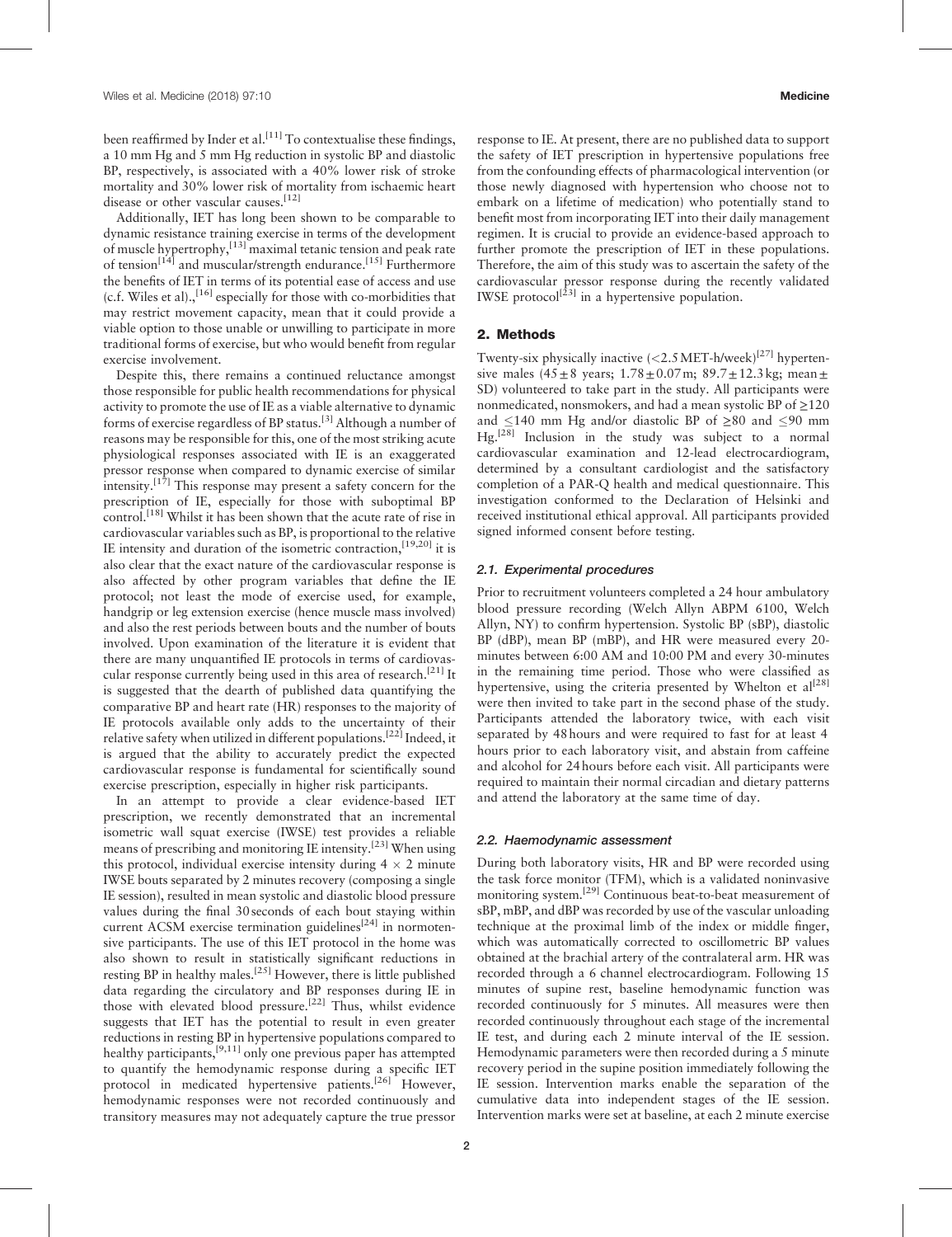

period and in recovery. All biological signals were recorded with a sample frequency of 1000Hz and 16-bit resolution. This method of continuous hemodynamic recording has been previously utilised during isometric exercise.<sup>[\[30\]](#page-8-0)</sup> Rate pressure product (HR  $\times$  sBP), which is an index of myocardial oxygen demand  $(MVO<sub>2</sub>)$  was also calculated.<sup>[\[31\]](#page-8-0)</sup>

#### 2.3. Visit 1

2.3.1. Incremental isometric wall squat test. All participants then performed an incremental isometric wall squat test until competition of the protocol or volitional exhaustion. The test consisted of 5 consecutive 2-minute stages, and knee joint angle was manipulated to increase exercise intensity at each stage, which has been described in detail previously.<sup>[\[25\]](#page-7-0)</sup> Knee joint angle, measured using a modified clinical goniometer, was established at 135° and participants were guided by the experimenter to reduce the angle by 10° every 2 minutes (125°, 115°, 105°, and 95°) (Fig. 1). Participants were required to rest their back against a fixed wall with their feet parallel, shoulder width apart, and their hands by their side. Participants were instructed to lower their back down a solid wall, and make small adjustments to their feet position until the required knee joint angle was reached whilst maintaining a vertical lower leg confirmed at each stage using the spirit level attached to the stationary arm of the goniometer. To help ensure reliability between visits, each participants feet position was measured from the back of the left heel to the wall and their back position was measured as the distance from the ground to the coccyx, which was the lowest point of contact that the participants back had with the wall. Participants were not permitted to stand or rest between angles.

Prior research has demonstrated that knee joint angle produced an inverse curvilinear relationship with  $HR$ <sup>[\[32\]](#page-8-0)</sup> As such, following the incremental IWSE test, knee joint angle was plotted against mean HR for the last 30 seconds of each stage and the inverse curvilinear relationship produced was used to calculate each participants knee joint training angle that would elicit a target training HR of 95% peak HR (HR<sub>peak</sub>—defined as the mean HR of the final 30 seconds achieved during the incremental test) as used in prior research.<sup>[\[25\]](#page-7-0)</sup>

# 2.4. Visit 2

2.4.1. **Isometric exercise session.** The second visit took place a minimum of 48 hours after the first visit, and participants performed an IE session. Exercise intensity was prescribed as the knee joint angle that would elicit a target of  $95\%$  HR<sub>peak</sub> in the incremental IWSE test (mean  $106 \pm 7$  °). Based on the fact that knee joint angle produced linear relationships with both the feet  $(r=-1.00; P<.05)$  and back  $(r=0.99; P<.05)$  positions,<sup>[\[25\]](#page-7-0)</sup> measurements of heel and coccyx positioning, taken during the incremental test were used to give an indication of the positioning required to recreate the desired angle, which was confirmed using a goniometer as described above. Participants then completed an initial 10 second isometric wall squat exercise to ensure that the actual knee joint angle matched the prescribed angle. If the measured knee joint angle deviated from that prescribed their position was adjusted accordingly. The IE session then consisted of 4, 2 minute wall squats each separated by 2 minutes of recovery (see [Fig. 2](#page-4-0)).

### 2.5. Statistics

Unless otherwise stated, continuous variables are expressed as mean±standard deviation. All data were analyzed using the statistical package for social sciences (SPSS 22 release version for Windows; SPSS Inc., Chicago IL). A paired samples t-test was used to assess BP changes from rest and differences between BP responses during the IE test and IE session. Peak BP was determined as the mean of the final 30 seconds during each continuous exercise period. Data were correlated using Pearson's correlation, and where there were repeated observations the technique outlined by Bland and Altman<sup>[\[33\]](#page-8-0)</sup> was used. The ratio limits of agreement (LoA) between the 2 sessions was assessed according to Bland and Altman.<sup>[\[34\]](#page-8-0)</sup> A P value of  $<$  0.05 was regarded as statistically significant.

# 3. Results

Resting values for sBP, dBP, and mBP were  $132 \pm 6$  mm Hg,  $76 \pm 12$ 8 mm Hg, and  $94 \pm 9$  mm Hg, respectively. During the IE test, the peak BP values increased to  $173 \pm 21$  mm Hg for sBP ( $P < .05$ ) (range 139–211 mm Hg),  $116 \pm 14$ , mm Hg for dBP (P < .05) (range 85–127 mm Hg) and  $140 \pm 18$  mm Hg for mBP ( $P < .05$ ) (range 102–168 mm Hg). The IE test values were not significantly different from values obtained in the IE session for all parameters (sBP  $171 \pm 19$  mm Hg, [range 140–210 mm Hg] dBP  $113 \pm 11$ mm Hg [range 89–137 mm Hg] or mBP  $135 \pm 17$  mm Hg [range 108–158 mm Hg],  $P > .05$  in all cases). There were no statistically significant relationships between resting BP values and peak IE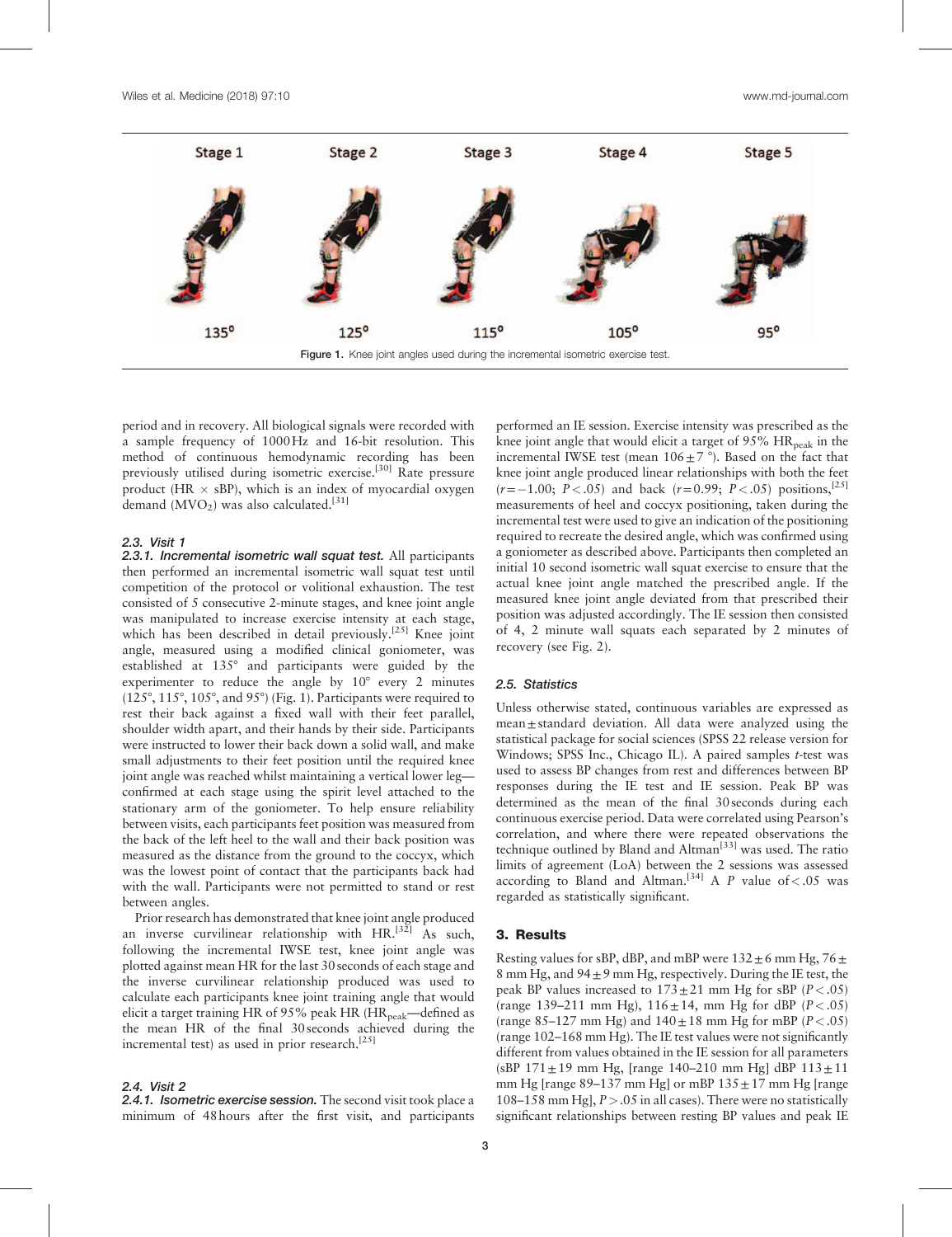<span id="page-4-0"></span>

session responses for sBP  $(r=0.31, P>0.05)$ , dBP  $(r=0.36,$  $P > .05$ ) or mBP ( $r = 0.27$ ,  $P > .05$ ).

No participant in either the IE test or the IE session recorded sBP values  $>$  250 mm Hg. Diastolic BP values  $>$  115 mm Hg were recorded in 12 participants during the incremental IE test and in 6 participants during the IE session.

Ratio LoA between the BP values obtained during the IE test and the IE session were calculated to be  $0.995 \times 1 : 1.077$  for sBP,  $0.99 \times 1$ : 1.107 for dBP, and  $0.985 \times 1$ : 1.119 for mBP. Individual resting, IE test and IE session peak responses are shown in [Figure 3A](#page-5-0)–C.

Analysis of the 4 IE session exercise bouts demonstrated significant increases in peak sBP as the bouts progressed from 1–4  $(P < .05)$ . For peak dBP, a rise of 2 mm Hg was not statistically significant ( $P = .37$ ) between bouts 1 and 2; however, significant increases between bout 2–3 and bout 3 to 4 were found for peak dBP ( $P < .05$ ). The individual response data demonstrated that in bout 1 and bout 2, 1 participant had a peak dBP reading over 115 mm Hg, and during bouts 3 and 4, 6 participants had peak dBP values above 115 mm Hg. Peak mBP responses were similar to dBP, a 3 mm Hg rise in mBP was not statistically significant between bouts 1 and 2 ( $P = .11$ ), however significant increases were observed between bout 2–3 and bout 3–4  $(P < .05)$ . The bout data from the IE session is presented in [Figure 4A](#page-5-0)–C.

The relationship between HR and the BP responses during exercise was assessed using correlations for repeated observations across the IE test and the IE session. There were strong positive relationships between HR and sBP  $(r=0.81, P<.05)$ , dBP ( $r=0.89$ ,  $P<.05$ ), and mBP ( $r=0.86$ ,  $P<.05$ ) during the incremental IE test. Using the same analysis technique, the relationship between HR and BP responses was explored during the 4 bouts of the IE session. This analysis revealed HR significantly increased between each bout, from  $89$  bmin<sup>-1</sup> during bout 1, to 94  $\mathrm{bmin}^{-1}$ , 101  $\mathrm{bmin}^{-1}$  and 105  $\mathrm{bmin}^{-1}$  in bouts 2, 3, 4. Moderate relationships between the HR and BP responses were observed for this analysis (sBP  $r=0.51$ , dBP  $r=$ 0.47, and mBP  $r = 0.51$ , all  $P < .05$ ). Resting values for RPP were  $8071 \pm 1332$  mm Hg bpm and  $8088 \pm 1294$  mm Hg bpm, prior to the IE test and the IE session respectively. During the IE test, the peak RPP value was recorded as  $20681 \pm 3911$  mm Hg bpm; however, the peak value during the IE session was significantly lower  $(18074 \pm 3209 \text{ mm Hg bpm})$  in comparison  $(P=.002)$ . During the IE session RPP significantly increased between each exercise bout, from  $12919 \pm 2452$  mm Hg bpm during bout 1, to  $14086 \pm 2957$  mm Hg bpm,  $15836 \pm 3032$  mm Hg bpm and  $17859 \pm 3037$  mm Hg bpm in bouts 2, 3, 4, respectively.

# 4. Discussion

A substantial number of research studies now demonstrate that IET is an effective method to reduce resting BP,<sup>[\[35\]](#page-8-0)</sup> which is increasingly associated with numerous CVD risk factors as it rises above optimal.<sup>[\[36\]](#page-8-0)</sup> To date, a large proportion of these IET studies have used extremely low risk normotensive participants; however, it is suggested that the logical progression of this research is to establish IET as a prophylactic intervention for those at risk of developing hypertension and ultimately as a nonpharmacological treatment option for those already suffering from hypertension. Whilst a small number of studies have successfully used IET to lower resting BP in such populations,  $[6,7,9,37-40]$  it is argued that ideally the ability to accurately predict the hemodynamic response to IET is required, particularly in higher risk populations. The use of an evidence-based approach should allow for safer IET prescription in these individuals. This is the first study to assess and evaluate the acute hemodynamic response to an IET protocol in unmedicated asymptomatic participants with suboptimal BP regulation and to address the safety of performing IE in this specific population.

Although relatively rare, an acute bout of strenuous physical activity has been known to trigger cardiovascular events in selected individuals.<sup>[\[2\]](#page-7-0)</sup> Indeed, exercise intensity, which determines the hemodynamic response and myocardial oxygen consumption  $(MVO<sub>2</sub>)$  is known to affect the risk of physical exertion.<sup>[\[31\]](#page-8-0)</sup> The RPP, calculated as HR  $\times$  sBP, provides a good index of  $\text{MVO}_2$  during upright exercise regardless of distinct differences in the proportional rise in these variables during aerobic and IE.<sup>[\[41\]](#page-8-0)</sup> As such, Pescatello et al<sup>[\[2\]](#page-7-0)</sup> suggest that an excessive sBP response to exercise may contribute to ischaemic cardiac events leading to myocardial infarction, or possibly even a stroke. However, it should be noted that the HR response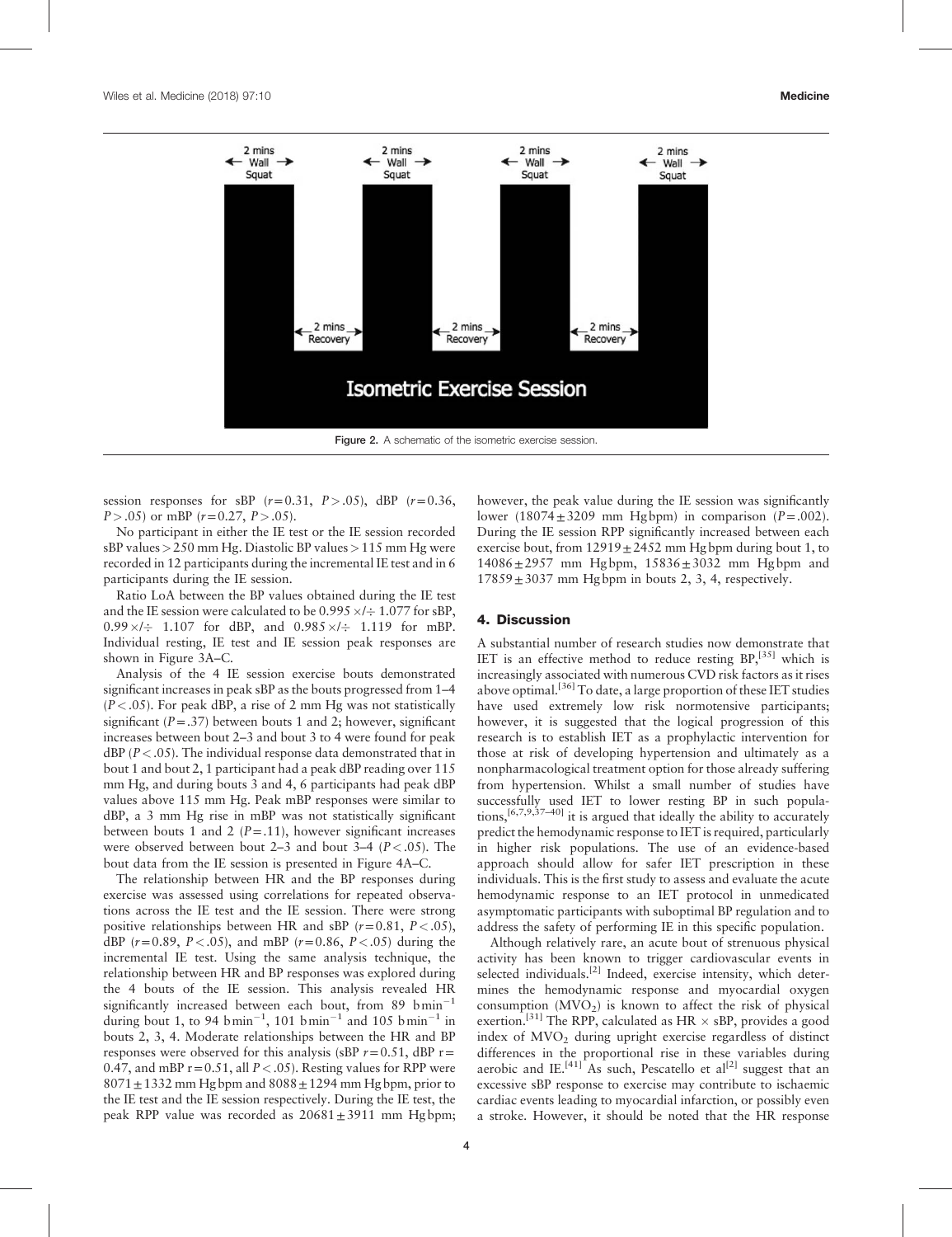<span id="page-5-0"></span>

sBP in graph (A), dBP in graph (B), and mBP in graph (C). dBP = diastolic blood pressure, IE=isometric exercise, mBP=mean blood pressure, sBP=systolic blood pressure.

Figure 4. Bout data from the IE session is presented for peak sBP in graph (A), peak dBP in graph (B), and peak mBP in graph (C). dBP=diastolic blood pressure, IE=isometric exercise, mBP=mean blood pressure, sBP=systolic blood pressure.

during IE is considerably lower than the ACSM exercise test<sup>[\[24\]](#page-7-0)</sup> attainment of 85% predicted maximum HR (149 bmin<sup>-1</sup> vs 105  $b$ min<sup>-1</sup> for our population). Furthermore when compared to previous work the RPP and by implication  $MVO<sub>2</sub>$  are shown to be considerably lower during IE compared to maximal aerobic

exercise,<sup>[\[42\]](#page-8-0)</sup> adding further support to its safety. Indeed, the relative safety of the isometric wall squat exercise protocol is further contextualized when the highest RPP reported in this manuscript  $(20681 \pm 3911$  mm Hg bpm) is compared to that reported  $(27,729 \pm 5018$  mm Hg bpm) in high risk patients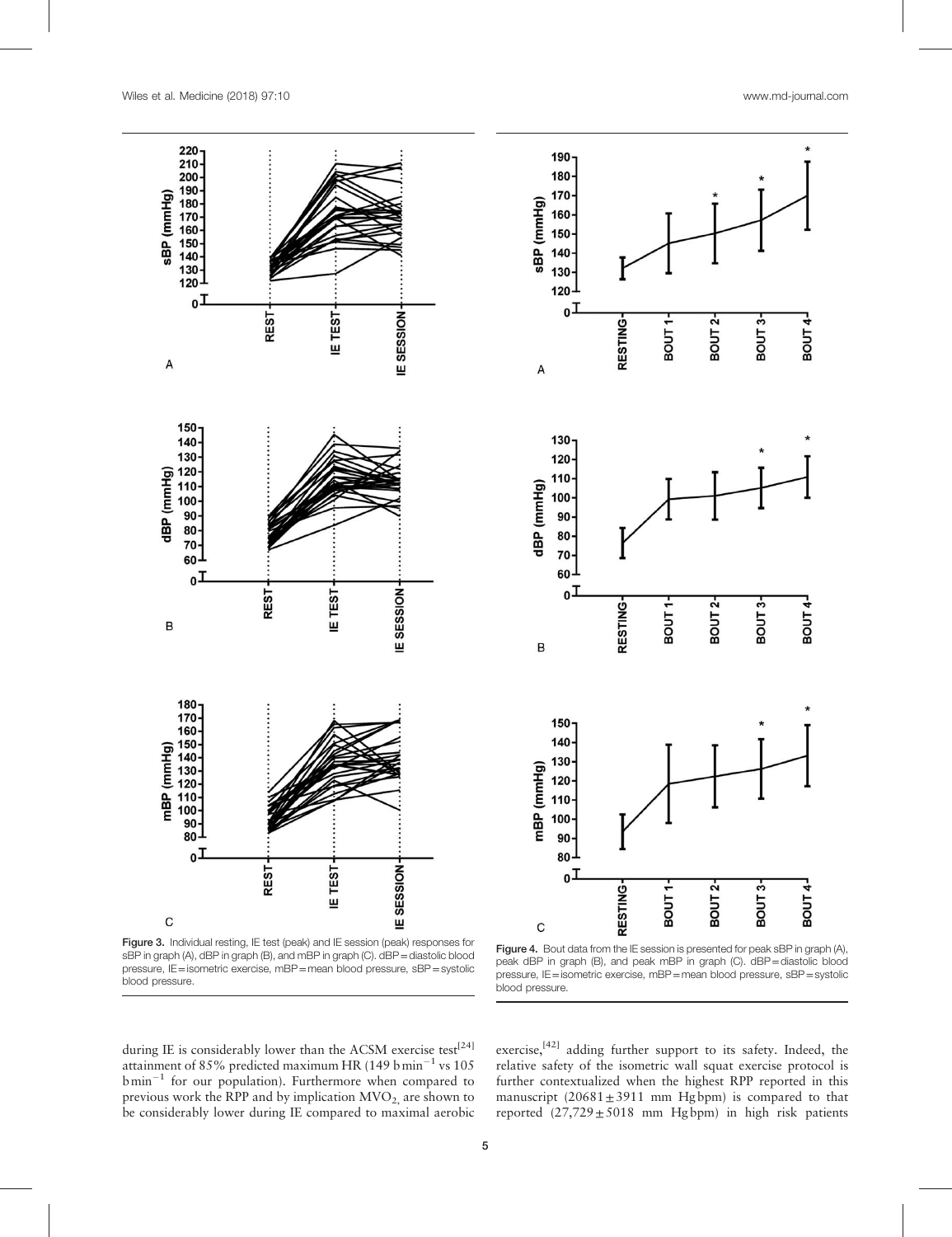referred for clinical exercise testing for the evaluation of ischaemic heart disease.<sup>[\[43\]](#page-8-0)</sup>

In the absence of any published data to establish hemodynamic response limits during IE, it has been necessary to refer to existing guidelines established for aerobic exercise testing. When the BP data are compared to the current ACSM guidelines for aerobic exercise termination, $^{[24]}$  $^{[24]}$  $^{[24]}$  sBP does not reach the upper limit during IE in this population. Diastolic BP briefly exceeds 115 mm Hg in some participants during these exercise protocols. In light of new ACSM pre-participation health screening recommendations,[\[44\]](#page-8-0) which remove any recommendation for preparticipation medical evaluation in those with less than 2 CVD risk factors, it is suggested that the use of evidence-based exercise protocols improves the likelihood that those with any risk factors will have a safer exercise experience. Whilst the current data indicate that it is impossible to go so far as to be able to predict the magnitude of BP response during IET from resting values, the results do provide the capacity to identify those at greater risk of exceeding ACSM guidelines during IET based upon their peak BP during the incremental IE test administered under qualified supervision. Indeed, using the ratio LoA calculated from these data, peak BP values of 235 mm Hg for systolic and 106 mm Hg for diastolic during the incremental IE test would put a participant at risk of going over 250 systolic or 115 diastolic during a subsequent IE session. However, taking this evidence based approach would mean that once these BP limits have been exceeded the individual would then perform their first training session under supervision for confirmation and possible adjustment before commencing IET unsupervised in the home.

It is evident that regardless of the actual exercise used, for example, handgrip or leg extension, the most widely used IET protocol consists of 4 sets of 2 minute contractions performed using a fixed workload with each set separated by a fixed recovery period—with 2 minutes being commonly used.<sup>[\[21\]](#page-7-0)</sup> Indeed, the use of this "standard" protocol thrice weekly with the isometric wall squat exercise has recently been shown to effectively reduce resting BP in healthy normotensive participants following 4 weeks of IET.<sup>[\[25\]](#page-7-0)</sup> However, the current data suggest that the use of a standardized protocol, despite workload being determined according to relative exercise intensity, may not always be the most appropriate approach to use in terms of helping to ensure safety in higher risk participants. Indeed, examination of the individual response data reveals that one participant had a peak dBP reading over 115 mm Hg in bouts 1 and 2, and that 6 participants had peak dBP values above 115 mm Hg during bouts 3 and 4. Assuming that the ACSM guidelines for exercise termination are accepted as being applicable to those performing IE, this finding would support some adjustment to the initial exercise prescription. Moreover, as this is the first paper to assess and evaluate the hemodynamic responses of hypertensive participants to isometric (wall squat) exercise using this standard protocol, it is feasible to suggest that similar responses might be expected regardless of the IE used, although this requires evidence for confirmation. However, until this is available, a more evidence based approach is highly recommended when prescribing unsupervised IET to those with suboptimal BP control. Under these circumstances an "individualized" IET prescription would be provided for higher risk participants exhibiting this magnitude of dBP response. Thus, in terms of practical application, the practitioner might manipulate one or more acute programme variables in order to keep exercising BP below the 115 mm Hg guideline. For example, it is evident from the training session data presented in [Figure 4](#page-5-0) that the fourth bout of IE resulted in the greatest rise in all BP components. Therefore, reducing the number of bouts and possibly increasing the number of IET sessions per week would effectively reduce the intensity per session keeping dBP within an acceptable range, while maintaining overall IET volume per week. Alternatively, a drop-off in intensity could be employed to reduce the BP response in bouts subsequent to an acceptable response. For those practitioners wishing to use the IWSE protocol, this would necessitate increasing wall squat angle by 10°.<sup>[\[32\]](#page-8-0)</sup> Finally, since the overall intensity of an IET session is also determined by the length of recovery between bouts, the practitioner may simply decide to implement a progressive increase in the duration of each rest period. However, further research is required to determine the effect that alterations in these acute programme variables may have upon the cardiovascular adaptations previously shown to be elicited following this type of training (c.f. Wiles et al).<sup>[\[5\]](#page-7-0)</sup>

Notwithstanding this, the relevance of the ACSM exercise testing termination guidelines, which were originally developed for aerobic exercise testing, to those performing IE remains unclear. From a general perspective Pescatello et  $al^{[2]}$  $al^{[2]}$  $al^{[2]}$  note that: these values were arbitrarily established by clinicians, no data exist to support these end points, and there are virtually no reports of hypertensive related cardiovascular implications that have resulted when participants have exceeded these levels. The latter being confirmed in this IE study, where participants did not report any adverse symptoms, such as shortness of breath, dizziness, chest pain, or light headedness at any point during or following the incremental test or exercise training session. It is also pertinent to point out that these guidelines were originally developed when one-off BP measurement was the norm, before the advent of automated online monitoring which provides a much higher density of data. As such, the use of continuous beatto-beat BP measurement means these high values are picked up, whereas with one-off measurements there will be an inevitable regression to the mean. Indeed, the limitations associated with one off BP measurement are probably reflected in the much lower BP values reported by Araujo et al.<sup>[\[26\]](#page-7-0)</sup> Therefore in reality, it is likely that exercising individuals have always had much higher peak BP values, but these were just not previously detected.

Furthermore, despite limited similarities such as an increase in RPP, there are obvious and distinct differences between IE and aerobic exercise being mainly related to the specific nature of a static contraction, which results in a sustained mechanical compression of the active muscle vasculature<sup>[\[45\]](#page-8-0)</sup> and in turn an exaggerated pressor response. Indeed, it has been suggested that increased subendocardial perfusion secondary to the elevated dBP may actually reduce the risk of ischaemic cardiac responses during this type of exercise.<sup>[\[46\]](#page-8-0)</sup> Furthermore, the magnitude of dBP response observed in the present study, which as indicated earlier might also be representative of previous IE interventions using the same standard protocol, may even act as a specific stimulus for the BP adaptations reported. Indeed, the physiological benefits following a single IE session including improved cardiac autonomic modulation and baroreceptor reflex sensitivi- $tv^{[30]}$  $tv^{[30]}$  $tv^{[30]}$  and cardiac mechanical responses<sup>[\[47\]](#page-8-0)</sup> have been recently reported. However, despite the potential importance of the dBP rise seen during IE, it is suggested that there will still be an adverse dBP threshold specifically pertinent to participants with suboptimal BP and as such a safe limit needs to be ascertained when prescribing this type of exercise in higher risk populations.

One final aspect to consider is that since IE is normally prescribed using a standardized formulae of  $4 \times 2$  minute bouts,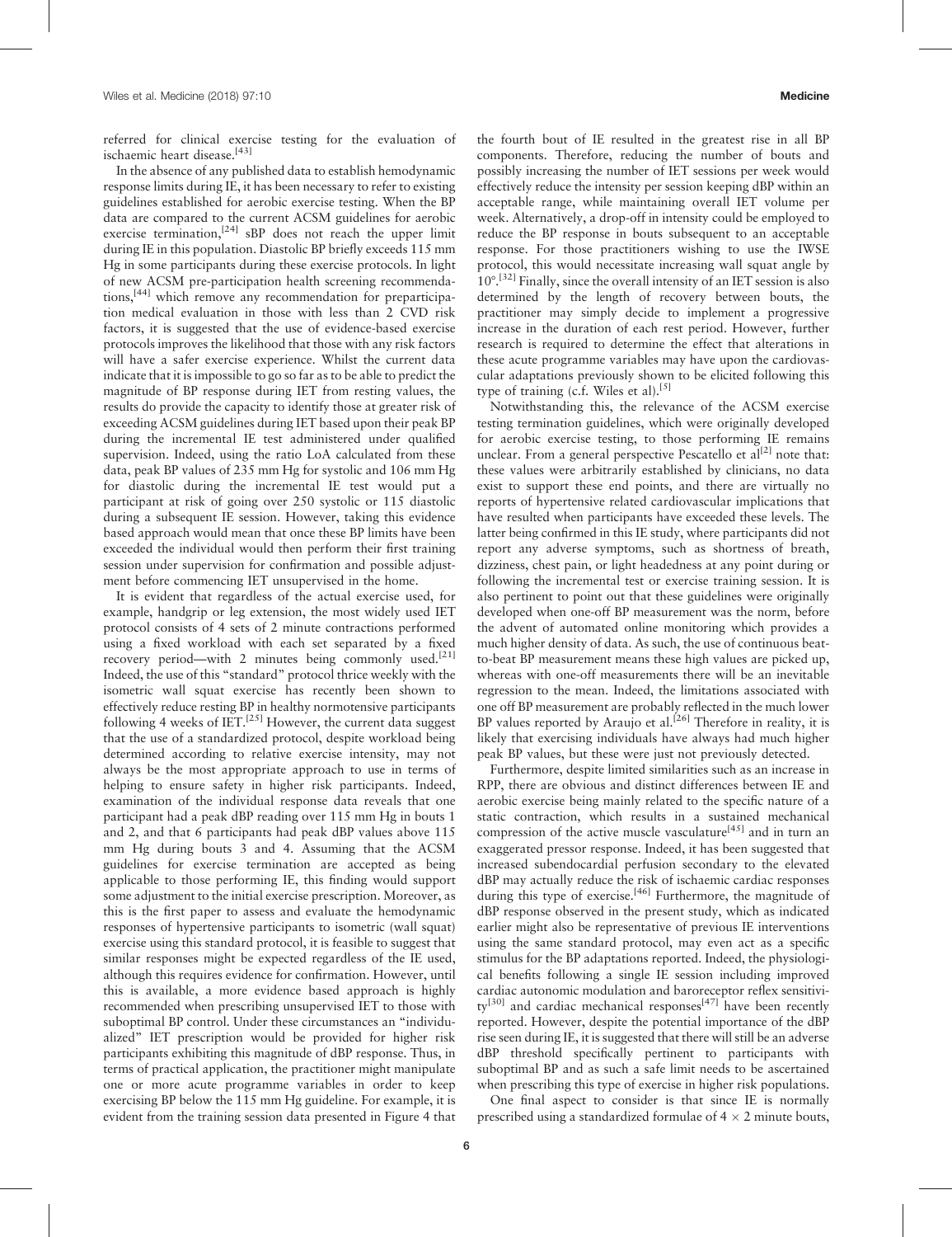<span id="page-7-0"></span>this means that the resultant cardiovascular stress is experienced for a much shorter period of time compared to current exercise recommendations.<sup>[\[48\]](#page-8-0)</sup> Moreover, the current data demonstrate that where dBP does exceed ACSM guidelines, it occurs briefly in the final 30 seconds of an exercise bout. In support of earlier statements there is no evidence from the few available published studies that this transient response is associated with an increase in risk for acute cardiovascular events.[22] Therefore future research is required to ascertain if IE requires modified BP termination guidelines.

This relatively small sample sized study is limited to male Caucasian nonmedicated hypertensive participants. Therefore, the application to female and other ethnic populations remains to be explored. Whilst the protocol only utilised the results of a single incremental isometric exercise test and a single isometric exercise training session at the participant prescribed knee joint training angle, pervious research has demonstrated this protocol to be reliable.<sup>[\[49\]](#page-8-0)</sup> Although the BP reduction capability of this protocol has been established in a normotensive population,<sup>[23]</sup> the application of this protocol as a nonpharmacological exercise training intervention for the management of BP in a population with hypertension is currently being investigated. Notwithstanding the fact that this protocol is readily available and does not require any specialist facility, in higher risk populations, the authors would recommend an initial supervised session following the incremental isometric exercise test to confirm appropriate hemodynamic responses and exercise competence (as with any form of novel exercise intervention).

#### 5. Conclusion

Rate pressure product and by implication  $MVO<sub>2</sub>$  remain considerably lower during IE compared to maximal aerobic exercise despite hypertensive blood pressure status. Based on the current ACSM guidelines for aerobic exercise termination, systolic BP does not reach the upper limit during IE in this population. Diastolic BP exceeds 115 mm Hg in some participants during these exercise protocols. These findings suggest that any individual with higher than normal BP who exceeds peak values of 235 mm Hg for systolic and 106 mm Hg for diastolic during the incremental IE test are at increased risk of exceeding the ACSM BP thresholds during their subsequent IE training prescription. As such, a more individualized IE prescription may be required for a small number of individuals. However, future research is required to ascertain if IE requires modified BP termination guidelines.

#### **References**

- [1] Garber CE, Blissmer B, Deschenes MR, et al. American College of Sports Medicine position stand. Quantity and quality of exercise for developing and maintaining cardiorespiratory, musculoskeletal, and neuromotor fitness in apparently healthy adults: guidance for prescribing exercise. Med Sci Sports Exerc 2011;43:1334–59.
- [2] Pescatello LS, Franklin BA, Fagard R, et al. Exercise and hypertension. Med Sci Sports Exerc 2004;36:533–53.
- [3] Mancia G, Fagard R, Narkiewicz K, et al. 2013 ESH/ESC guidelines for the management of arterial hypertension: the Task Force for the Management of Arterial Hypertension of the European Society of Hypertension (ESH) and of the European Society of Cardiology (ESC). Eur Heart J 2013;34:2159–219.
- [4] Wallace JP. Exercise in hypertension: a clinical review. Sports Med 2003;33:585–98.
- [5] Wiles JD, Coleman DA, Swaine IL. The effects of performing isometric training at two exercise intensities in healthy young males. Eur J Appl Physiol 2010;108:419–28.
- [6] Baross AW, Wiles JD, Swaine IL. Effects of the intensity of leg isometric training on the vasculature of trained and untrained limbs and resting blood pressure in middle-aged men. Int J Vasc Med 2012;2012:8.
- Badrov MB, Bartol CL, DiBartolomeo MA, et al. Effects of isometric handgrip training dose on resting blood pressure and resistance vessel endothelial function in normotensive women. Eur J Appl Physiol 2013;113:2091–100.
- [8] Badrov MB, Freeman SR, Zokvic MA, et al. Isometric exercise training lowers resting blood pressure and improves local brachial artery flowmediated dilation equally in men and women. Eur J Appl Physiol 2016;116:1289–96.
- [9] Millar PJ, Levy AS, McGowan CL, et al. Isometric handgrip training lowers blood pressure and increases heart rate complexity in medicated hypertensive patients. Scand J Med Sci Sports 2013;23:620–6.
- [10] Cornelissen VA, Smart NA. Exercise training for blood pressure: a systematic review and meta-analysis. J Am Heart Assoc 2013;2:e004473.
- [11] Inder JD, Carlson DJ, Dieberg G, et al. Isometric exercise training for blood pressure management: a systematic review and meta-analysis to optimize benefit. Hypertens Res 2016;39:88–94.
- [12] Lewington S, Clarke R, Qizilbash N, et al. Age-specific relevance of usual blood pressure to vascular mortality: a meta-analysis of individual data for one million adults in 61 prospective studies. Lancet 2002;360: 1903–13.
- [13] Wernbom M, Augustsson J, Thomeé R. The influence of frequency, intensity, volume and mode of strength training on whole muscle crosssectional area in humans. Sports Med 2007;37:225–64.
- [14] Duchateau J, Hainaut K. Isometric or dynamic training: differential effects on mechanical properties of a human muscle. J Appl Physiol Respir Environ Exerc Physiol 1984;56:296–301.
- [15] Komi PV, Viitasalo JT, Rauramaa R, et al. Effect of isometric strength training of mechanical, electrical, and metabolic aspects of muscle function. Eur J Appl Physiol Occup Physiol 1978;40:45–55.
- [16] Wiles JD, Coleman D, Dunford M, et al. A novel method for the performance of isometric exercise in the home. J Sports Sci 2005;23: 795–803.
- [17] Rowell LB. Human Cardiovascular Control. Oxford University Press, USA:1993.
- [18] Mancia G, De Backer G, Dominiczak A, et al. 2007 Guidelines for the Management of Arterial Hypertension: the Task Force for the Management of Arterial Hypertension of the European Society of Hypertension (ESH) and of the European Society of Cardiology (ESC). J Hypertens 2007;25:1105–87.
- [19] MacDougall JD, Tuxen D, Sale DG, et al. Arterial blood pressure response to heavy resistance exericse. J Appl Physiol 1984; 58:785–90.
- [20] Seals DR, Enoka RM. Sympathetic activation is associated with increases in EMG during fatiguing exercise. J Appl Physiol 1989;66: 88–95.
- [21] Millar PJ, McGowan CL, Cornelissen VA, et al. Evidence for the role of isometric exercise training in reducing blood pressure: potential mechanisms and future directions. Sports Med 2014;44:345–56.
- [22] Brook RD, Appel LJ, Rubenfire M, et al. Beyond medications and diet: alternative approaches to lowering blood pressure: a scientific statement from the american heart association. Hypertension 2013;61:1360–83.
- [23] Wiles JD, Goldring N, O'Driscoll JM, et al. An alternative approach to isometric exercise training prescription for cardiovascular health. Translat J ACSM 2018;3:10–8.
- [24] Riebe D, Ehrman JK, Liguori G, et al. ACSM's Guidelines for Exercise Testing and Prescription. 10 ed.Wolters Kluwer, Philadelphia:2017.
- [25] Wiles JD, Goldring N, Coleman D. Home-based isometric exercise training induced reductions resting blood pressure. Eur J Appl Physiol 2017;117:83–93.
- [26] Araujo CG, Duarte CV, Goncalves Fde A, et al. Hemodynamic responses to an isometric handgrip training protocol. Arq Bras Cardiol 2011;97: 413–9.
- [27] Ekelund U, Steene-Johannessen J, Brown WJ, et al. Does physical activity attenuate, or even eliminate, the detrimental association of sitting time with mortality? A harmonised meta-analysis of data from more than 1 million men and women. Lancet 2016;388:1302–10.
- [28] Whelton PK, Carey RM, Aronow WS, et al. 2017 ACC/AHA/AAPA/ ABC/ACPM/AGS/APhA/ASH/ASPC/NMA/PCNA guideline for the prevention, detection, evaluation, and management of high blood pressure in adults. A Report of the American College of Cardiology/ American Heart Association Task Force on Clinical Practice Guidelines. Hypertension 2017;doi.org/10.1161/HYP.0000000000000065.